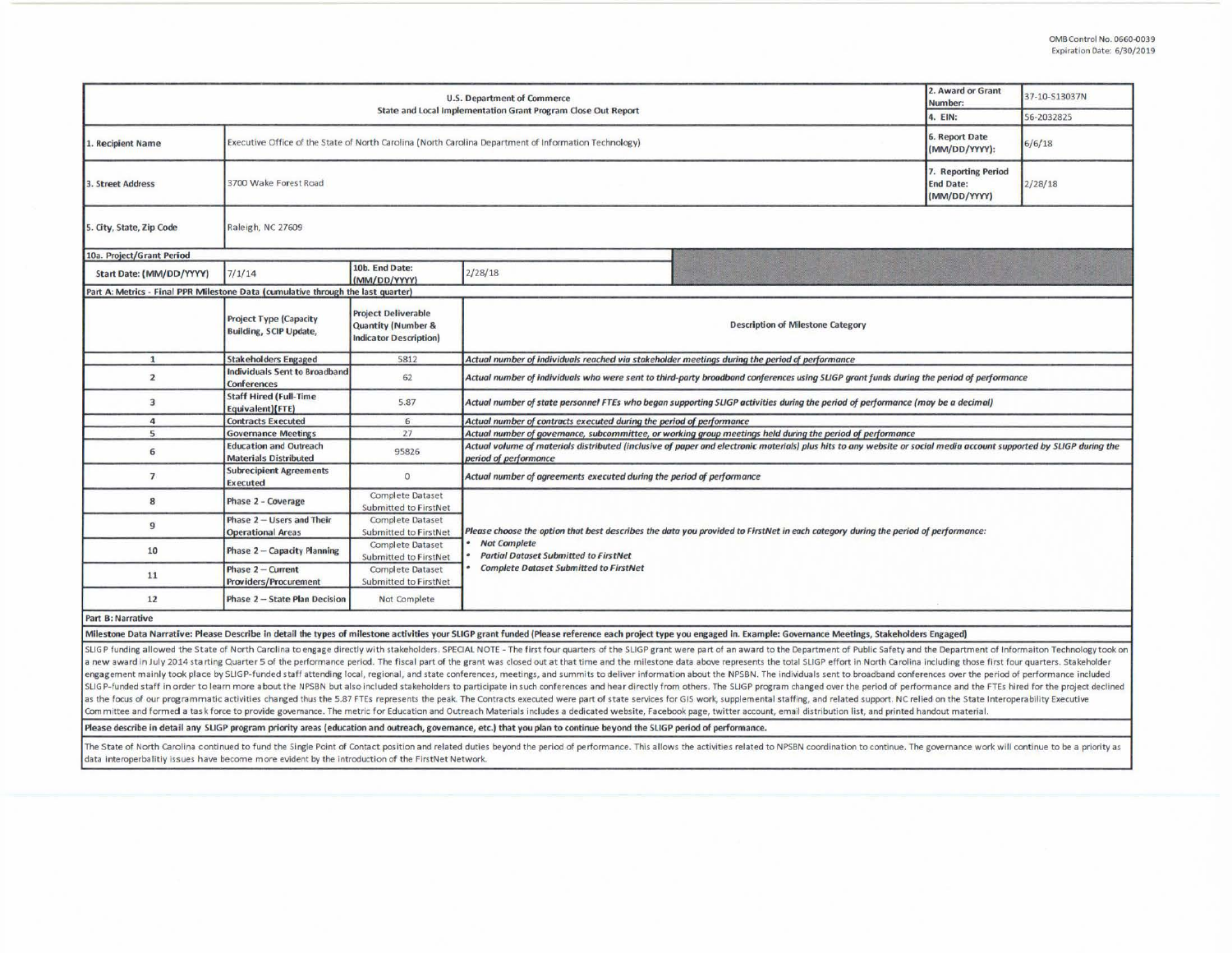## Data collection narrative: Please describe in detail the status of your SLIGP funded data collection activities.

Data collection was performed in order to provide the First Responder Network Authority data that was made available to vendors during the Request For Proposal process. SLIGP funds allowed the state to conduct a survey wit understand the current state of cellular usage by first responders. This survey collected information about the number of devices, the cost of service, capacity, and the carriers used. NC is fortunate to have a statewide s calls made in the state. This data was one of the primary sources used to produce the "State Input" to the coverage objective maps. While this only represents the location of the 911 call which is not necessarily the locat readily available data with which to meet the deadline. Data on the State Decision process was researched but ultimately North Carolina did not detail a decision process to the First Responder Network Authority prior to th

Please describe in detail any data collection activities you plan to continue beyond the SLIGP period of performance.

NC will continue to work with the First Responder Network Authority on any data that is deemed to be of value for the continued development of the NPSBN.

Lessons Learned: Please share any lessons learned or best practices that your organization implemented during your SLIGP project.

## **Part C: Staffing**

Staffing Table - Please provide a summary of all positions funded by SLIGP.

| Name                                                                                                                                                                                          | FTE%                                                            | Project(s) Assigned                                                                            |                                                         |                                                                                        |                      |                                                   | Change                                                         |                                          |
|-----------------------------------------------------------------------------------------------------------------------------------------------------------------------------------------------|-----------------------------------------------------------------|------------------------------------------------------------------------------------------------|---------------------------------------------------------|----------------------------------------------------------------------------------------|----------------------|---------------------------------------------------|----------------------------------------------------------------|------------------------------------------|
| Director of FirstNetNC (SPOC)                                                                                                                                                                 | 100                                                             |                                                                                                | Overall program direction and SLIGP management and SPOC |                                                                                        |                      |                                                   |                                                                |                                          |
| Asst Director of FirstNetNC - Education and Outreach                                                                                                                                          | 100                                                             |                                                                                                | Direct education and outreach activities                |                                                                                        |                      |                                                   |                                                                |                                          |
| Communications Director                                                                                                                                                                       |                                                                 | 100                                                                                            |                                                         | Oversee press releases, handout materials, email messages, and communication campaigns |                      |                                                   |                                                                |                                          |
| <b>Technical Director</b>                                                                                                                                                                     |                                                                 | 100                                                                                            |                                                         | Conduct data collection and provide technical insight for network plans                |                      |                                                   |                                                                |                                          |
| Director of Broadband Infrastructure Office                                                                                                                                                   |                                                                 | 37                                                                                             |                                                         | Governor liaison and legislative contact. Serve as legal counsel.                      |                      |                                                   |                                                                |                                          |
| Administrative Assistant                                                                                                                                                                      | 100                                                             | Assistance in tracking events, booking travel, printing of materials, etc.                     |                                                         |                                                                                        |                      |                                                   | Eventually 0%                                                  |                                          |
| Director of NC Broadband (IT Manager) / Grants Manager                                                                                                                                        | 50                                                              | Coordination and collaboration efforts for broadband stakeholders. Grant management assistance |                                                         |                                                                                        |                      |                                                   |                                                                |                                          |
| Part D: Contracts and Funding                                                                                                                                                                 |                                                                 |                                                                                                |                                                         |                                                                                        |                      |                                                   |                                                                |                                          |
| Subcontracts Table - Include all subcontractors engaged during the period of performance. The totals from this table must equal the "Subcontracts Total" in your Budget Worksheet             |                                                                 |                                                                                                |                                                         |                                                                                        |                      |                                                   |                                                                |                                          |
| Name                                                                                                                                                                                          |                                                                 | <b>Subcontract Purpose</b>                                                                     |                                                         | Type<br>(Vendor/Subrec.)                                                               | RFP/RFQ Issued (Y/N) | <b>Total Federal Funds</b><br><b>Allocated</b>    | <b>Total Matching Funds</b><br>Allocated                       |                                          |
| GIS-DIT                                                                                                                                                                                       | Planning, GIS, Consultation                                     |                                                                                                | <b>State Service</b>                                    | Y                                                                                      | \$46,460.00          |                                                   |                                                                |                                          |
| Research Analyst - DOC                                                                                                                                                                        | Data analysis, research, consultation                           |                                                                                                | <b>State Service</b>                                    | Y                                                                                      |                      | \$20,000.00                                       |                                                                |                                          |
| Outreach/Data Collection/Inventory                                                                                                                                                            | Contractors - education, outreach, data collection, & inventory |                                                                                                | State & Vendor                                          | Y                                                                                      | \$160,126.60         | \$25,888.28                                       |                                                                |                                          |
| <b>Hosting Services</b>                                                                                                                                                                       |                                                                 | Database; webpage development & maintenance                                                    |                                                         | <b>State Service</b>                                                                   | Y                    | \$40,500.00                                       |                                                                |                                          |
| Conferences                                                                                                                                                                                   | Education & staff development                                   |                                                                                                | State & Vendor                                          | Y                                                                                      | \$143,300.00         |                                                   |                                                                |                                          |
| Administrative Support                                                                                                                                                                        |                                                                 | Administrative & Budget support                                                                |                                                         | <b>State Contract</b>                                                                  | $\vee$               | \$216,980.00                                      | \$46,918.06                                                    |                                          |
| <b>Budget Worksheet</b>                                                                                                                                                                       |                                                                 |                                                                                                |                                                         |                                                                                        |                      |                                                   |                                                                |                                          |
| Columns 2, 3 and 4 must match your project budget for the entire award and your final SF 424A. Columns 5, 6, and 7 should list your final budget figures, cumulative through the last quarter |                                                                 |                                                                                                |                                                         |                                                                                        |                      |                                                   |                                                                |                                          |
| <b>Project Budget Element (1)</b>                                                                                                                                                             | <b>Federal Funds Awarded (2)</b>                                |                                                                                                | <b>Approved Matching Funds</b><br>(3)                   | <b>Total Budget (4)</b>                                                                |                      | <b>Final Federal Funds</b><br><b>Expended (5)</b> | <b>Final Approved</b><br><b>Matching Funds</b><br>Expended (6) | <b>Final Total funds</b><br>Expended (7) |
| a. Personnel Salaries                                                                                                                                                                         | \$1,031,048.83                                                  |                                                                                                | \$47,465.40                                             |                                                                                        | \$1,078,514.23       | \$859,414.25                                      | \$47,465.00                                                    | \$906,879.25                             |
| b. Personnel Fringe Benefits                                                                                                                                                                  |                                                                 | \$296,263.22                                                                                   |                                                         | \$305,434.25                                                                           |                      | \$249,840.58                                      | \$9,171.00                                                     | \$259,011.58                             |
| c. Travel                                                                                                                                                                                     |                                                                 | \$122,171.97                                                                                   |                                                         | \$181,747.08                                                                           |                      | \$37,931.70                                       | \$58,629.34                                                    | \$96,561.04                              |
| d. Equipment                                                                                                                                                                                  |                                                                 | \$0.00                                                                                         |                                                         | \$0.00                                                                                 |                      | \$0,00                                            | \$0.00                                                         | \$0.00                                   |
| e. Materials/Supplies                                                                                                                                                                         |                                                                 | \$7,077.22                                                                                     |                                                         | \$16,029.62                                                                            |                      | \$2,910.55                                        | \$7,064.84                                                     | \$9,975.39                               |
| f. Subcontracts Total                                                                                                                                                                         |                                                                 | \$607,366.60                                                                                   |                                                         | \$700,172.94                                                                           |                      | \$124,472.84                                      | \$156,016.70                                                   | \$280,489.54                             |
| g. Other                                                                                                                                                                                      |                                                                 | \$227,379.52                                                                                   |                                                         | \$445,866.67                                                                           |                      | \$71,802.62                                       | \$135,140.45                                                   | \$206,943.07                             |
| Indirect                                                                                                                                                                                      | \$0.00                                                          |                                                                                                | \$0.00                                                  | \$0.00                                                                                 |                      | \$0.00                                            | \$0.00                                                         | \$0.00                                   |
| h. Total Costs                                                                                                                                                                                | \$2,291,307.36                                                  |                                                                                                | \$436,457.43                                            | \$2,727,764.79                                                                         |                      | \$1,346,372.54                                    | \$413,487.33                                                   | \$1,759,859.87                           |
| i. % of Total                                                                                                                                                                                 | 84%                                                             |                                                                                                | 16%                                                     | 100%                                                                                   |                      | 77%                                               | 23%                                                            | 100%                                     |